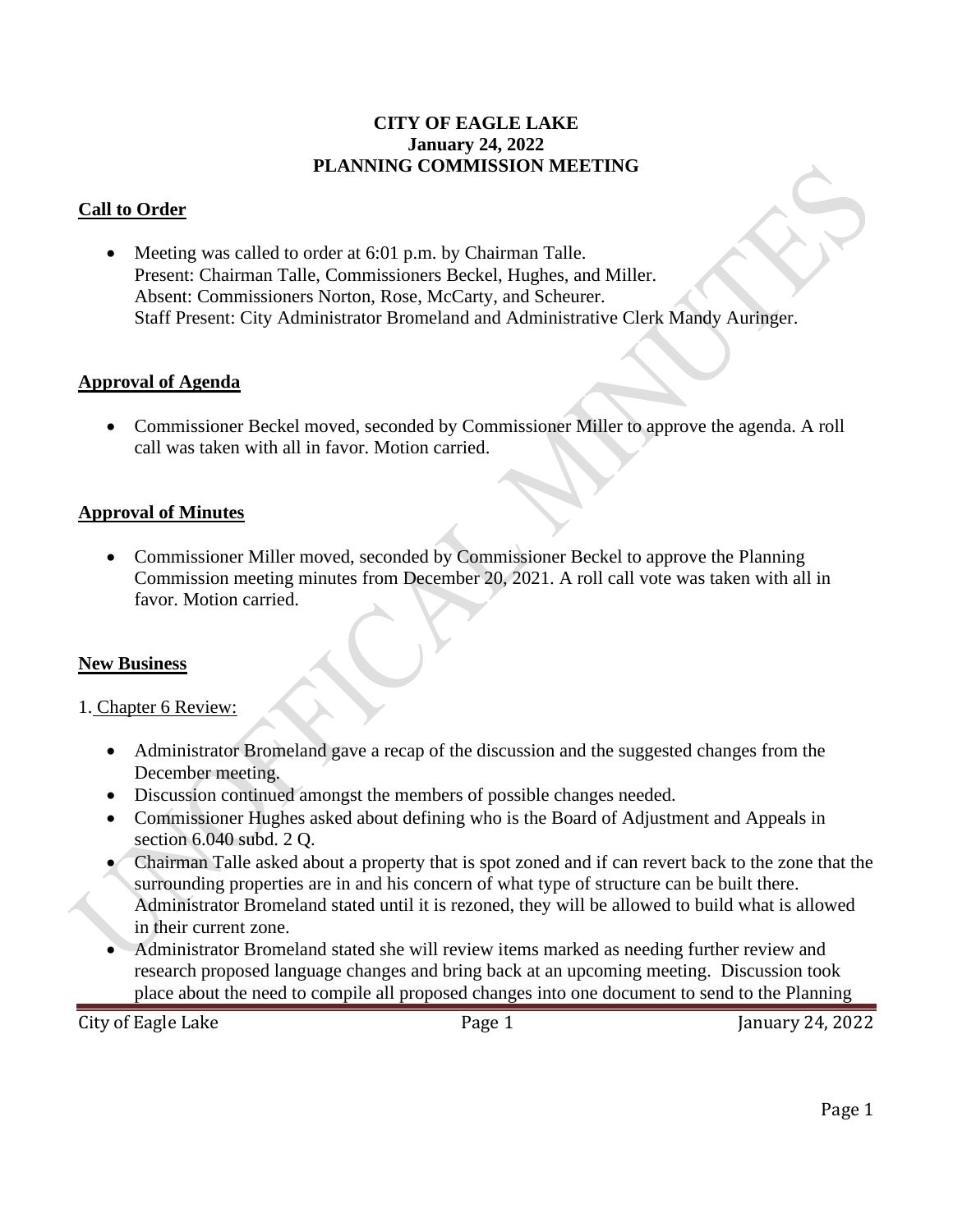Commission for a comprehensive review. It was noted that the review process could span several months.

# **Other**

- Building and Zoning Permit Activity: Permit activity was presented for the months of December and January.
- Update of parcel R391019251008: A Special City Council meeting had been set for Wednesday, January  $19<sup>th</sup>$  at 6:00 p.m. at which time a public hearing would have been held to consider the petition for annexation. The prospective developer withdrew his purchase agreement for the parcel due to plans to utilize a 1031 exchange for the purchase and the inability to obtain necessary approvals in the time frame needed. The public hearing was cancelled and the petition for annexation was withdrawn.
- Chairman Talle suggested for the next budget cycle, hiring a professional to revise the land use map to reflect what the City's view for the future is. Administrator Bromeland suggested reviewing and updating the comprehensive plan as well since it was last updated in 1991. It was noted that the land use plan document was adopted in 2006.
- 107 598<sup>th</sup> Ave. CUP: The owners appeared before the Council and were given a timeframe with which to bring their project to completion and supply a revised business plan. The City Council anticipates holding a public hearing this spring to consider amending the CUP to reflect the revised business plan and operations. This will not need to come before the Planning Commission.
- Property Addressing in New Subdivisions and Corner Lots: A contractor recently asked about the possibility of changing the address of an undeveloped corner lot in phase II of Eagle heights Subdivision. Per a review of the plat map and address map, the parcel in question was assigned one address with the front facing Falcon Run. The concern is not having enough front and rear yard setbacks, especially if there will be a deck added in the future. Administrator Bromeland suggested when going through the platting process, if the possibility of address change is not brought up at that time, the property will remain with the address it is originally given.
- Prospective Housing Developments and Future Zoning Considerations: Troy Schrom is looking at developing the Foley property with single family and multifamily housing. The question was raised on how to zone this property, with each block being zoned different or zoning the whole development as one zone. Chairman Talle suggested making a new zone that city code does not cover. Administrator Bromeland suggested bringing in a zoning consultant to ensure that each part of the mixed use development is zoned properly and noted that there is no similar development in Eagle Lake to use as a reference.
- The next regular scheduled Planning Commission meeting is February 28, 2022, at 6:00 p.m. in City Hall Council Chambers, 705 Parkway Avenue.